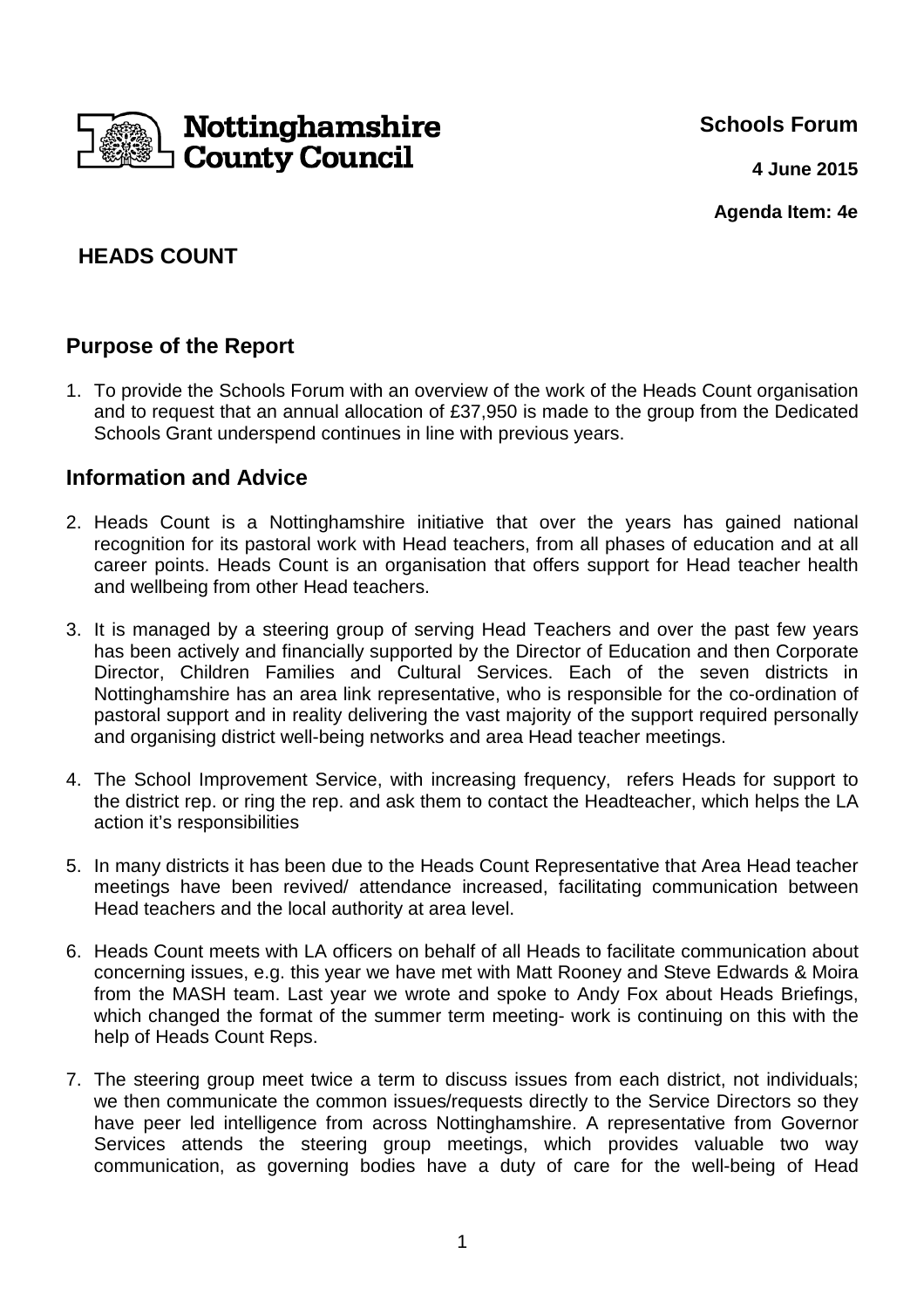teachers. Heads Count produce a newsletter to keep Head teachers informed about our work, which has been well received.

- 8. Annually the steering group plan and deliver a well-being conference which is open to all serving Head teachers and acting Head teachers. This year 70 delegates attended, it was oversubscribed and we had to turn 15 colleagues away, due to the venue size. In the feedback 100% of attendees said they came because of the focus on their well-being, the speaker and the opportunity to network.
- 9. Recent quotes "Just to know Heads Count is there means everything to me"
- 10. " I would have gone under quicker , without Heads Count"
- 11. Each area rep. did begin to log calls at the request of School Forum, but a tally log doesn't reflect the depth and scale of the work, e.g. there might 6 calls in 1 week that are quick to address, then the following week there maybe 1 call of great length and complexity that results in many return calls/visits/meetings. The same applies to face to face meetings, some are brief and resolve issues, some are prolonged and complex.
- 12. Heads Count steering group uses its financial assistance to put money into school budgets to facilitate the equivalent of 35.5 days per year Head teacher time to enable the area link representative to undertake their role. It is also for administrative support, consultant time and conference organisation and administration costs. The daily costs is much less than LLE work

| <b>Activity</b>                                                                    |        |
|------------------------------------------------------------------------------------|--------|
| 7 Area Link reps. £150 x 35 $\frac{1}{2}$ days (less than half the cost of most HT | 36.750 |
| consultation days and 4 weeks not covered by present constitution)                 |        |
| Admin support- Chair of steering group                                             | 1,200  |
| <b>Total</b>                                                                       | 37,950 |

- 13. The services provided by Heads Count:
	- $\checkmark$  Telephone advice
	- $\checkmark$  Face to face support
	- $\checkmark$  Is part of the induction offer to newly appointed Heads and Acting Heads
	- $\checkmark$  Coaching and mentoring
	- $\checkmark$  Networking opportunities
	- $\checkmark$  Collaboration
	- $\checkmark$  Helps to attract Heads to Nottinghamshire
	- $\checkmark$  Informs LA officers about current issues from Head teachers perspective across all districts and phases
	- $\checkmark$  Provides a link with governor services
	- $\checkmark$  Provides Chairs of governors a named area link for well-being support
	- $\checkmark$  Celebrates success and retirements
- 14. As Heads Count is non –subscription all Heads at every stage of their career and every phase of education are covered, which equates to a cost of approximately £114 per Head in Nottinghamshire. The organisation aids the LA's duty of care as an employer; clearly the cost to a school of the Head teacher being away from school can be devastating on many